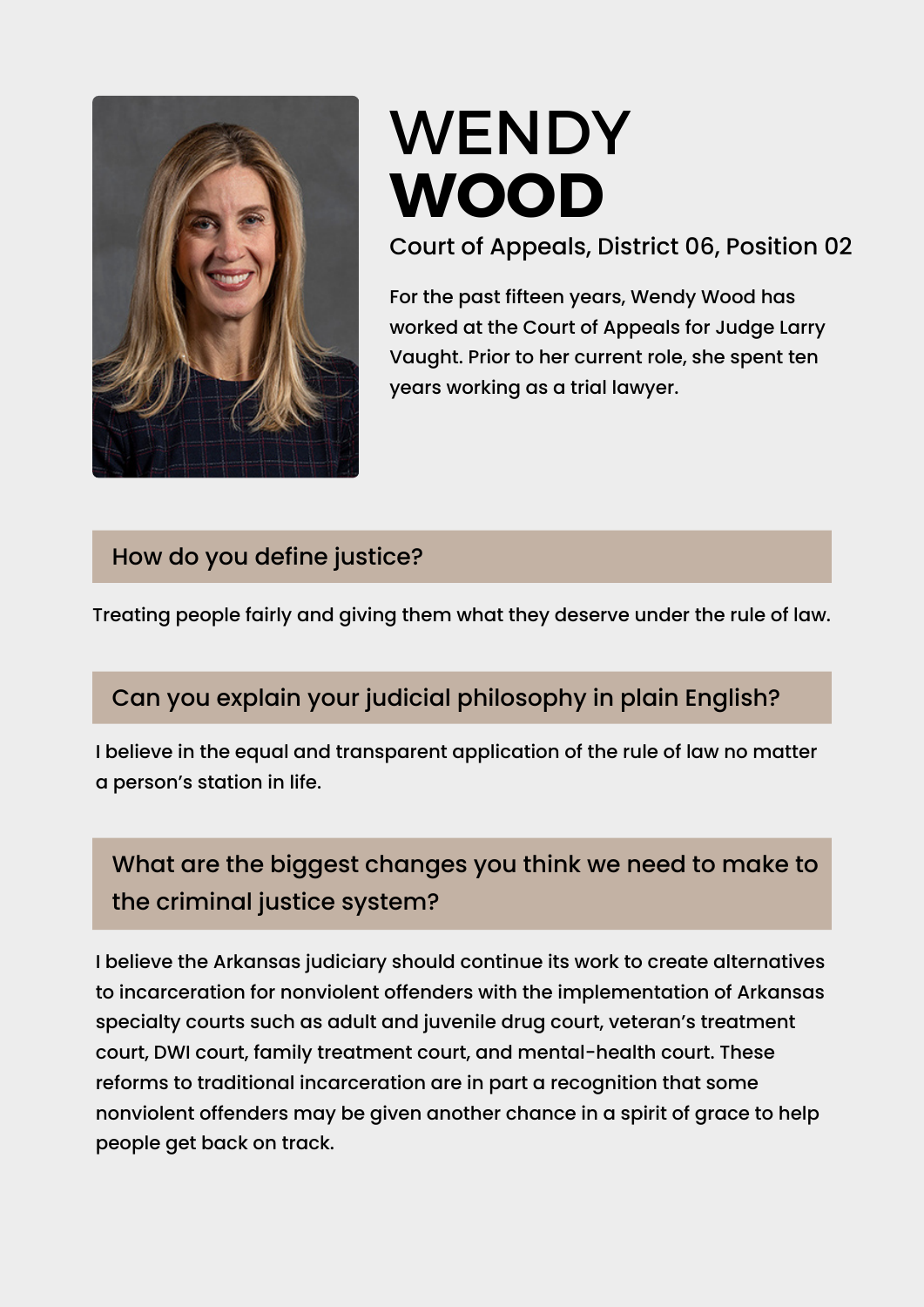#### What role should money/cash bail play in pretrial release?

The Court of Appeals does not impose money or cash bail; however, when it is imposed by a trial court it may not be unconstitutionally excessive.

## To what extent do you believe that a judge should or should not defer to the actions of a legislature?

The separation of powers is established in the Arkansas Constitution. Judges should defer to the legislature's power to make law. In interpreting laws, a judge should apply the law's plain meaning as it is written.

# Do you believe that policies criminalizing drug use in Arkansas have been effective or ineffective?

Under our constitutional system of separation of powers, reforms of policies criminalizing drug use are going to involve enacting laws and implementing policies by the legislature and executive branches of government. However, I believe the Arkansas judiciary has worked to implement alternatives to incarceration for nonviolent drug use with the implementation of Arkansas specialty courts as discussed previously.

What factors do you believe are driving the growing prison population and the overrepresentation of people of color and poor Arkansans? What role do judges play in addressing these disparities?

The criminalization of drug use is one factor among others. See previous answer.